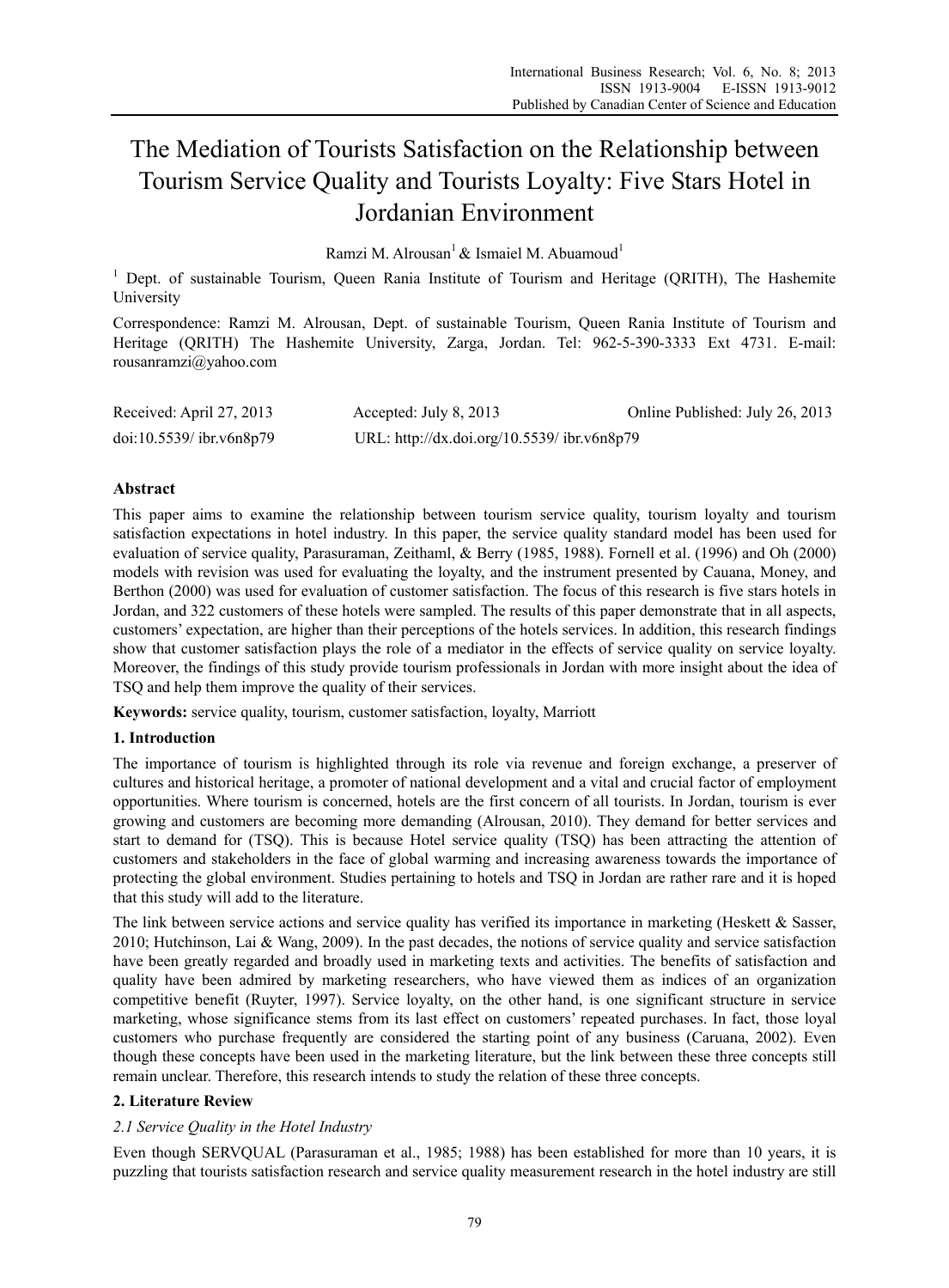lacking both in depth and width (Tsang & Qu, 2000; Akababa, 2006; Wilkins, Merrilees & Herington, 2007). Getty and Thompson (1994) developed a specific application for quality research in the hotel industry, named LODGQUAL as a derivative of SERVQUAL and they used similar dimensions in their study. It focused on 45 percent of overall quality using a sample of hospitality students and the authors are confident that their findings could be used as a benchmark for measuring hotel performance.

Tsang and Qu (2000) evaluated service quality in China from tourist and hotel manager's perspective. They employed a modified version of the SERVQUAL model and they consistently identified the underperformance of hotels (except for one out of 35 questions), with the most significant aspects relating to cleanliness, room quality, staff performance, and prices. Two extremes were noted where the hotel managers consistently overestimated the tourists' expectations but generally underestimated the tourists' perception of service quality.

In summary, the limited amount of literature on service quality in the hotel industry hinders the development of many generalizations (Briggs, Sutherland & Drummond, 2007; Tsaur & Lin, 2004; Hudson, Hudson & Miller, 2004). With regard to service quality, three studies that utilized some derivations of SERVQUAL were identified. In their study, Saleh and Ryan (1991) maintained that the SERVQUAL dimensions did not apply to the hotel industry. Consequently, Getty (1994) proposed an amended version of SERVQUAL, called LODGQUAL, and alternately. Tsang and Qu (2000) applied SERVQUAL but avoided any comment on the use of the measure, and instead believed that "the study attempted neither to test existing theory nor to develop new research instruments" (Tsang & Qu, 2000. pg. 323). Other studies on service quality in the hotel industry compared business travelers in two locations, but only focused on a small number of respondents (Callan & Kyndt, 2001), and mature travelers (Callan & Bowman, 2000). Therefore, the lack of previous research on service quality in hotels, even when combined with the work on customer satisfaction, results in many aspects of hotel performance being left behind, unanswered.

## *2.2 Loyalty Research in the Hotel Industry*

Since the hotel industry is highly competitive in nature, while there is a lack of substantive differentiation within any hotel quality grading, it is imperative that the issue of consumer loyalty is significant. More recently, in the broader marketing arena, the issues associated with consumer loyalty in a hospitality context have received an increased attention and focus both by related researchers and industry players bent on capturing a bigger slice of the industry. Despite the increased attention, specifically research on loyalty within a service context is still comparatively low (Javalgi & Moberg, 1997; Kandompully & Suhartanto, 2003; Chen McCain, Jang & Hu, 2005), and the number of specific research on consumer choice and loyalty in the hospitality context are equally lacking in number and depths (Slattery, 2003).

Many researchers often assumed that loyalty is inferred from assessments of the factors consumers rated as important in selection. As such, it is implied that the main factor encouraging customer loyalty depends on resourcing those attributes that influences customers' choices (Slattery, 2003). However, despite the limited number of research in the area of customer loyalty (Kandompully & Suhartanto, 2003), the importance of loyalty (Bowen & Chen, 2001; Tepeci, 1999). An analysis of current hospitality research undertaken has shown inconsistencies in the focus and findings, with some researchers discovering no significant relationship between service quality and repurchase intentions (Cronin & Taylor, 1992; Skogland & Siguaw, 2004). In contrast, Boulding, Kaira, Staelin and Zeitham (1993) found a significant relationship between service qualities and repurchase intentions. Another research has indicated a threshold relationship with very high levels of satisfaction having a substantial impact on the levels of loyalty (Bowen & Chen, 2001). This is with implications about the need for customers to enjoy the service provided so as to generate loyalty (Finn, 2005).

Of the existing studies in the hotel industry which looked at customer satisfaction, only a limited number have extended beyond this and studied the impact on loyalty. Of these, three studies were carried out in the United States and one in New Zealand. The findings of all three studies showed some substantial difference in results. In one of the studies conducted in the United States the findings included the importance of the quality of on-site services, personnel, guest room design and amenities (Dube & Renaghan, 1999a), room upgrades, flexible check in-out and customized services (Bowen & Shoemaker, 1998). In the other study, Barsky and Nash (2002) found distinct groups of affective emotions influencing loyalty. Alternatively, the New Zealand study discovered that the factors influencing loyalty included hotel image and customer satisfaction with reception, housekeeping, food and beverage and price but only housekeeping showed significance. Other researchers opined that housekeeping and hotel image were the most important factors in determining loyalty (Kandampully & Suhartanto, 2000). In addition, the use of loyalty schemes has also prompted other researchers to suggest hotels generate spurious rather than true loyalty (Baloglu, 2002; Javalgi & Moberg, 1997).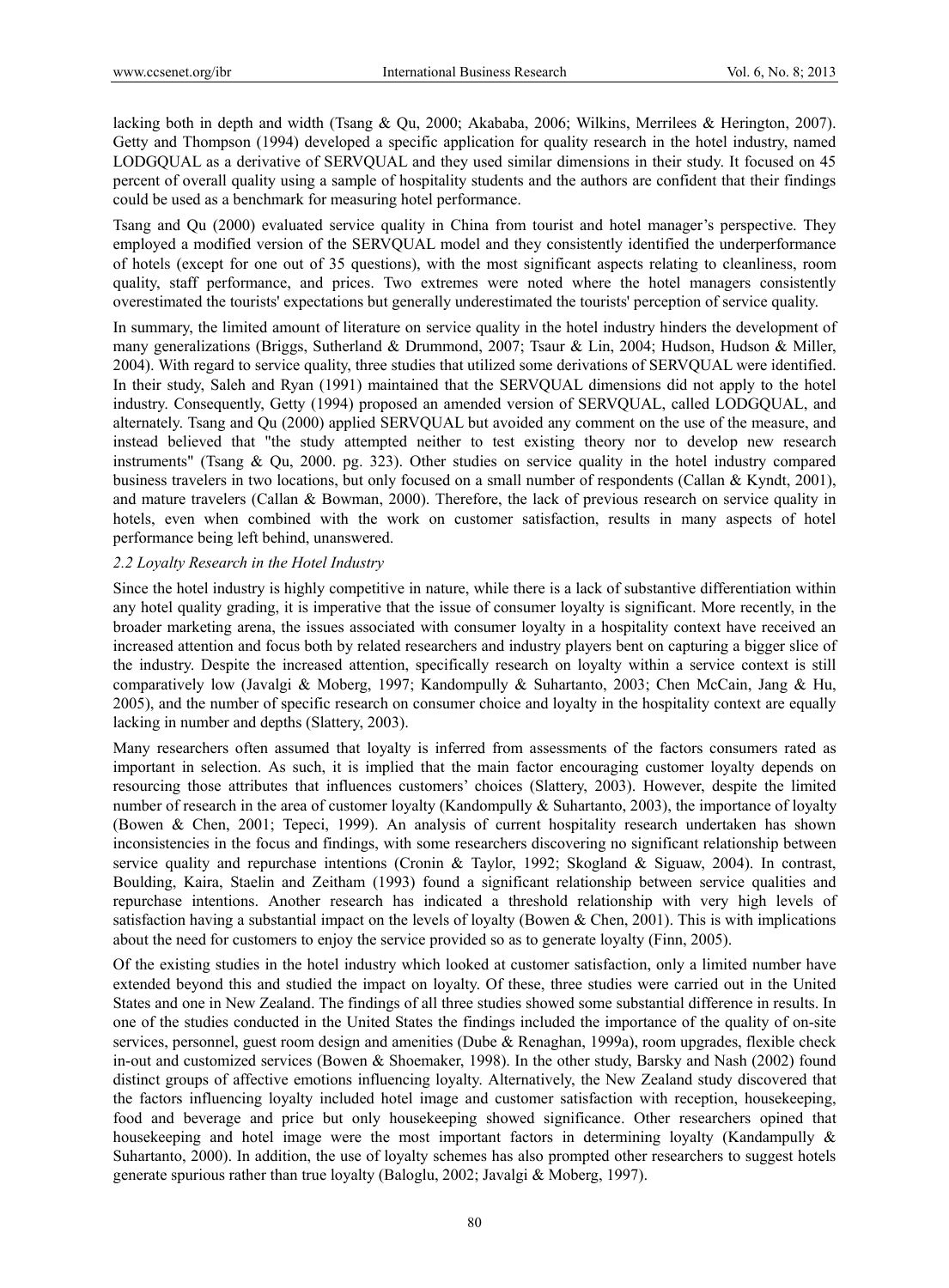# *2.3 Customer Satisfaction in the Hotel Industry*

Studies pertaining to customer satisfaction in hotels (Barsky & Labagh, 1992; Choi & Chu, 2000; Gunderson, Heide & Olsson, 1996) show much variety in their focus and findings. Two studies from the United States, one Norwegian and another from Hong Kong showed much variance in their results. The Norwegian study initiated by Gunderson et al. (1996) reported that both the intangible elements of reception and food and beverage, and the tangible aspect of housekeeping were significant, explaining eighty percent of the variance in satisfaction. They also discovered that the combined model of tangible and intangible aspects provided less clarity as there was an overlap between the non-significance of the tangible elements of food and beverage and reception, and the intangible aspects of housekeeping (Luck & Lancaster, 2003).

In a US based study, Barsky and Labagh (1992) concluded that employee attitude was the most important contributor of customer satisfaction, followed by locations, room, price, facilities, reception, services, parking and food and beverage. In their study, based on a survey of restaurant and hotel managers pertaining to the causes of compliments and complaints. On the other hand, price, speed and quality of service, parking and poor employee knowledge resulted in negative feedbacks (Lewis & McCann 2004). In Hong-Kong, Choi and Chu (2000) and Torres and Kline (2006) researched on a comparison of the satisfaction levels between Asian and Western travelers. Using a regression analysis of Asian and Western travelers' overall satisfaction, they discovered that in terms of customer satisfaction, Asian travelers placed the most importance on value as compared to Western travelers who considered room quality as the most important criteria for their satisfaction.

Overall, the numbers of researches which have addressed customer satisfaction in the hotel industry in isolation are rather limited (Choi & Chu 2001). There are existing researches which have incorporated different research approaches and, although there some elements of similarity in the findings. Akababa (2006) found in the hotel in turkey, the substantive differences between the approaches used would reduce the possibility of similarity.

# **3. The Conceptual Model of the Research**

Following conceptual model has been used in this article.



Figure 1. Research conceptual framework

## **4. The Research Hypothesis**

Based on the proposed theoretical framework, several hypotheses were developed in order to investigate the relationship between tourism service quality on the tourist's satisfaction and customer loyalty. Specific hypothesis were developed to test the mediating role of tourists satisfaction on the relationship between tourism service quality and tourists loyalty.

## *4.1 Service Quality and Tourist Satisfaction*

Several studies illustrated a positive relation between service quality and customer satisfaction. The findings of previous studies have shown that service quality often leads to customer satisfaction (Bitner & Hubert, 1994; Fornel et al., 1996; Sivadas & Bakereprewit, 2000; Zenithal, Berry, & Parasuraman, 1996; Mentzer, Flint, & Hunt, 2001). Oliver (1997) claims that when tourists experience service attributes of high quality, they are likely to experience higher levels of satisfaction with the service. On the other hand, if a customer was to experience any service quality which is lower than expected, then the satisfaction level will drop. Therefore, this hypothesis proposed that and increase or decrease in service quality would increase or decrease customer satisfaction in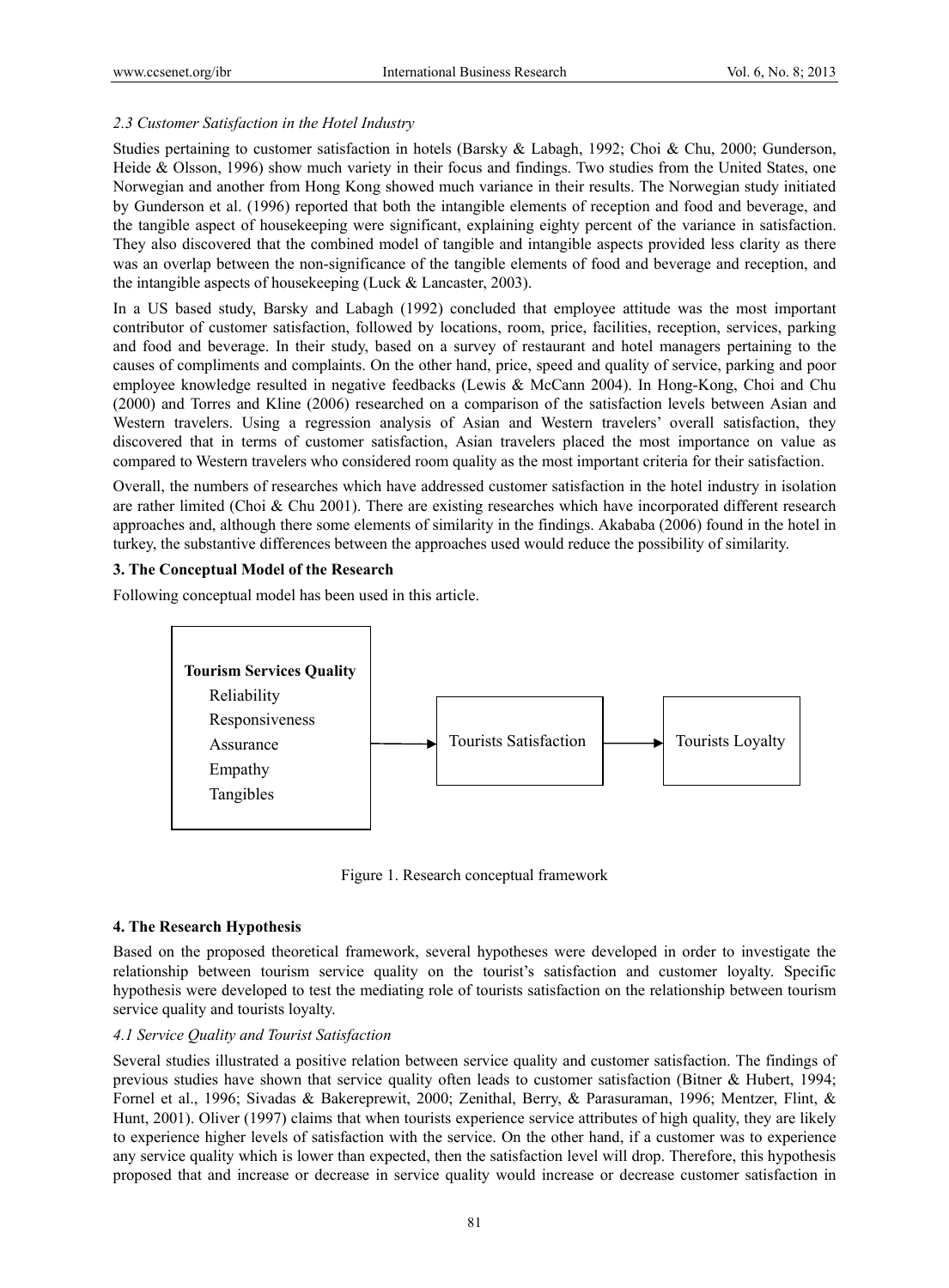tandem with the changes.

In the case of the chain of Marriott hotels, international tourist often demand or request for high levels of service quality. This suggests that when excellent service quality is provided, the involved international hotel guests will surely be satisfied. That is, once their desires and needs for high level service quality are met, then it may lead to customer satisfaction. Thus, the first hypothesis reads as:

**Hypothesis 1:** There is a positive relationship between service quality provided by Marriott hotel chains in Jordan and its tourist's satisfaction.

## *4.2 Tourists Satisfaction and Tourists Loyalty*

It has been argued that a positive service encounter would lead to the building of customer service relationship. A series of positive encounters will definitely improve customer satisfaction, trust and relation commitment (Morgan & Hunt, 1994). In practice, satisfaction is an outcome of a purchase or a consumption of a service. As such, satisfaction is expected to influence loyalty at an increasing rate. However, some opposing studies suggested that the relationship between satisfaction and loyalty is non-linear (Oliva, Oliver, & MacMillan, 1992) and consequently satisfaction does not ensure customer loyalty (Jones & Sasser, 1995). Therefore, this research tests whether there is a positive relationship between customer satisfaction and customer loyalty.

When the international guests at the Marriott hotels have any needs, they usually forward their request to the front desk. Here, the responsibility of the officers at the front desk is very crucial as the type of service encounter by the international guests will have a bearing on their satisfaction. By ensuring that the international guests experience a series of positive encounters, the guests will trust the hotel and this leads to an increase in the satisfaction. As their satisfaction is enhanced, the result will be a high level of customer loyalty. Therefore, the second hypothesis is as follows.

**Hypothesis2:** There is a positive relationship between Tourists satisfaction of guests of Marriott hotel chains in Jordan and their loyalty to the hotel.

## *4.3 Tourism Service Quality and Tourists Loyalty*

In the tourism sector, service quality has two aspects (Maltz  $\&$  Maltz, 1998) in the form of vital service quality and responsiveness. The first is vital service quality, and it involves cycle time, on-time delivery, and inventory availability. The second aspect is responsiveness, which is how an individual customer's needs are solved beyond traditional service measure (Davis & Mandrodt, 1996). Service quality measures the extent to which delivered services match customers' expectations. Delivery service quality refers to meeting and satisfying customers' expectation every time and completely. Thus, this study examines whether a positive relationship between service quality and tourists loyalty exists or not.

Normally the international guests expect a high level of service quality. Here, the managers in Marriott hotel in Jordan and hoteliers must remember that what the guests seek for might also be offered by other adjacent hotels. As such, by being aware of the competition, the hotel concerned must ensure that the service quality is not only the best at all times but also must be consistently provided for all its guests. As a result from this best service quality guarantee, the international guests are likely to become loyal customers. Consequently, this leads to the third hypothesis as illustrated below.

**Hypothesis 3:** There is a positive relationship between Tourism Service Quality provided by Marriot Hotel chains in Jordan and its Tourists Loyalty.

# *4.4 Mediating Role of Customer Satisfaction on the Relationship between Tourism Service Quality and Tourists Loyalty*

The literature discussed above has confirmed that service quality strongly influence customer loyalty by providing and maintaining customer satisfaction (Caruana, 2002; Fornell, Johnson, Anderson, Cha, & Bryant, 1996). On the contrary, some researches were of the opinion that perceived service quality can pose a direct impact on behavioral outcomes in the absence of the satisfaction factor (Zethaml, 1998). Oliver (1997) disagreed with this satisfaction absence theory and instead suggested that satisfaction is "potentially all salient dimensions" and found that quality is the antecedent of satisfaction instead. A study done by Andreas and Wolfgang (2002) supported the idea posited by Oliver (1997) as they found that perceived value is a complement and not a substitute of satisfaction. They even claimed that customer satisfaction could strongly predict customer loyalty since customer satisfaction is ultimately measured against how far the perceived value is provided or offered to them. Hence, this study proposed that the relationship of tourism service quality is mediated by satisfaction.

With regard to international guests staying at the Marriott hotels in Jordan, it is evident that customer satisfaction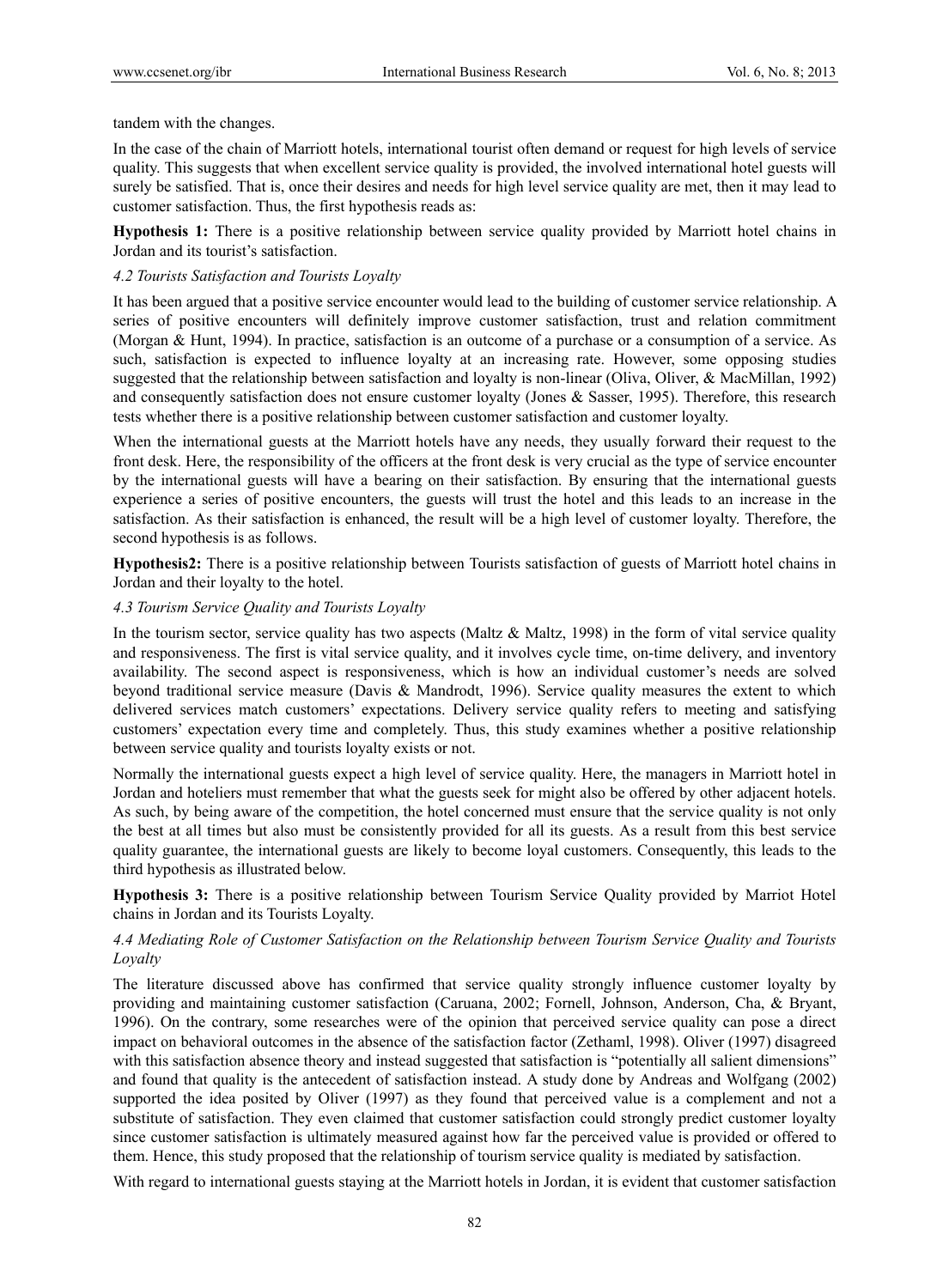is influenced by service quality. In the views of the international guests, they would prefer to continue using or to repeat the use of the same hotel's services when they are satisfied with the service quality offered or delivered by the hotel. This notion of delivering the perceived value is a true measure of the satisfaction which ultimately leads to customer loyalty. Hence, the fourth and last hypothesis is:

**Hypothesis 4:** Satisfaction among Tourists of Marriot Hotel chains in Jordan Mediates the Effect of Tourism Service Quality on Tourists Loyalty.

# **5. Methodology**

In this study, a self-administered questionnaire, which is an adapted version of SERVQUAL scale, was used to measure TSQ of the hotel guests. The questionnaire consisted of four parts. The first part contained questions about socio-demographic data of the respondents. The second part was designed to measure the respondents' perceptions about the quality of services offered by the hotels. Based on questionnaire instruments developed in previous studies, 23 service quality items were developed. The third part of the questionnaire focused on assessing the respondents' perceptions regarding satisfaction on the same five-point scale, where seven tourists' satisfaction items were developed. The final part of the questionnaire assessed the tourist's perceptions regarding their loyalty. The instrument of measurement was introduced in a way that the topic of the study and procedures of response were briefly illustrated.

The measurement grades were used according to the five-point Likert scale (Malhotra, 2003). The grades were ordered regressively as follows: strongly agree (5), agree (4), neutral (3), disagree (2) and strongly disagree (1).

The present study was carried out in three different branches of the Marriot Hotel chain located in three different Jordanian cities. The population of this study comprised tourists who stayed in all three branches of the Marriot Hotel. Convenience sampling was employed, in which 322 questionnaires were distributed to the guests, who completed the questionnaires in the presence of the researchers. Then, the completed questionnaires were immediately collected by the researchers. In order to analyze the data, the Statistical Package for the Social Sciences (SPSS) version 16.0 was used. Descriptive statistics analysis was also used to measure customers' perception scores. Factor analysis was performed to explore the dimensionality of the 23-item scale. Validity and reliability of the adapted scale were established.

## **6. Data Analysis**

## *6.1Regression Analysis*

The independent variable that tourism service quality can explain  $60\%$  (R2 = .60) of variance towards customer satisfaction is in Table 5.15. The 40% due to error or explain by other factor is not included in this study. R squared is the proportion of variation in the dependent variable explained by the regression model. The values of R squared range from 0 to 1. Small values indicate that the model does not fit the data well. R Squared is used to help determine which model is the best. This model is significant ( $F = 97.180$ ,  $p < 0.001$ ). The F statistic is the regression mean square (MSR) divided by the residual mean square (MSE). If the significant value of the F statistic is small (smaller than say 0.05) then the independent variables do a good job explaining the variation in the dependent variable. The multiple correlation coefficients, R, are the correlation between the observed and predicted values of the dependent variable. The value of R for regression models was produced by the regression procedure range from 0 to 1. Larger values of R indicate stronger relationships. Adjusted R squared attempts to correct R squared to accurately reflect the goodness of fitness of the model in the population. We transformed the data to z scores prior to regression analysis, and then would get the beta coefficients as our unstandardized coefficients.

Hypothesis 1: The Relationship between Service Quality and Customer Satisfaction.



Figure 2. Effects of service quality and customer satisfaction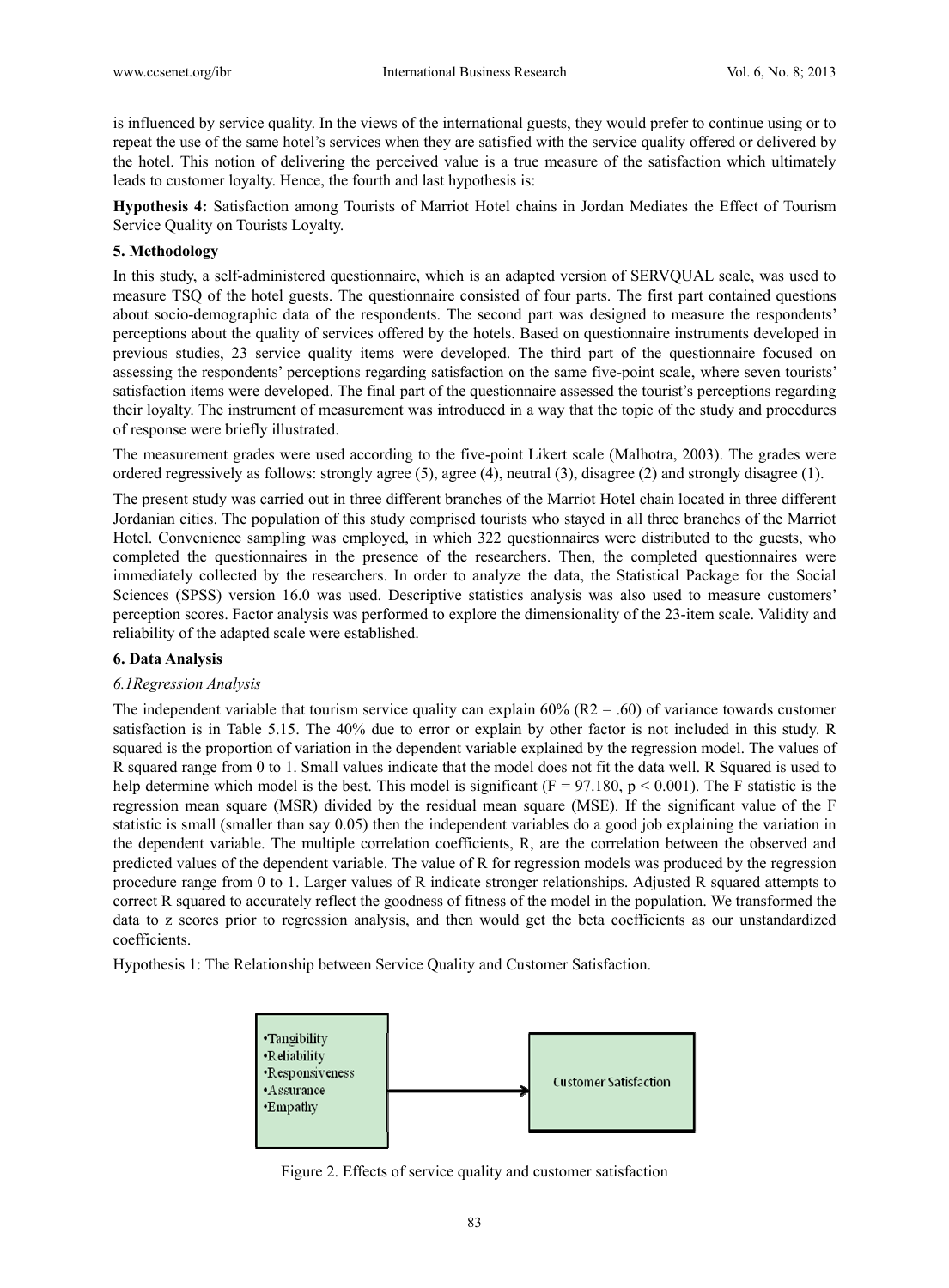The hypothesis testing that looks for direct relationship between tourism service quality and customer satisfaction is shown in Table 1 Tangibility ( $\beta = .251$ , p <0.001; t-value = 5.813), reliability ( $\beta = .221$ , p < 0.001; t-value = 4.983), responsiveness ( $\beta$  = .135, p < 0.01; t-value = 2.867), and assurance ( $\beta$  = .309, p < 0.001; t-value = 6.480) were found significant effects to DV. However, empathy was not found to be significant with customer satisfaction (β = .088, p > 0.05; t-value = 1.957).

| Variable        | Model 1   |               |               |       | Remark        |
|-----------------|-----------|---------------|---------------|-------|---------------|
| Service Quality | Beta      | t-test        | Sig           | VIF   |               |
| Tangibility     | $.251***$ | 5.813         | .000          | 1.496 | Supported     |
| Reliability     | $.221***$ | 4.983<br>.000 |               | 1.579 | Supported     |
| Responsiveness  | $.135***$ | 2.867         | 1.784<br>.004 |       | Supported     |
| Assurance       | $.309***$ | 6.480         | .000          | 1.823 | Supported     |
| Empathy         | .088      | 1.957         | .051          | 1.628 | Not Supported |
| R <sub>2</sub>  | .607      |               |               |       |               |
| Adjusted R2     | .600      |               |               |       |               |
| F Value         | 97.180    |               |               |       |               |
| Sig. F          | .000      |               |               |       |               |

Table 1. Regression results on tourism service quality and customer satisfaction

Note: \*p<0.05; \*\*p<0.01; \*\*\*p<0.001.

Hypothesis 2: The Relationship between Service Quality and Customer Loyalty.



Figure 3. Effects of service quality and customer loyalty

The independent variable is tourism service quality can elucidate  $56\%$  (R2 = .56) of variance towards customer loyalty. The 44% due to error by other factors is not included in this study. This model is significant ( $F = 80.942$ ,  $p < 0.001$ ). In fact, the hypothesis testing shows in Table 2 that tangibility ( $\beta = .413$ ,  $p < 0.001$ ; t-value = 9.062), reliability (β = .162, p < 0.01; t-value = 3.437), responsiveness (β = .099, p < 0.05; t-value = 1.991) and empathy  $(\beta = .219, p < 0.01$ ; t-value = 4.605) were found positively significant to customer loyalty. Nevertheless, assurance  $(\beta = .072, p > 0.05; t-value = 1.431)$  was found not significant with customer loyalty.

Hypothesis 3: The Relationship between Customer Satisfaction and Customer Loyalty



Figure 4. Effects of customer satisfaction and customer loyalty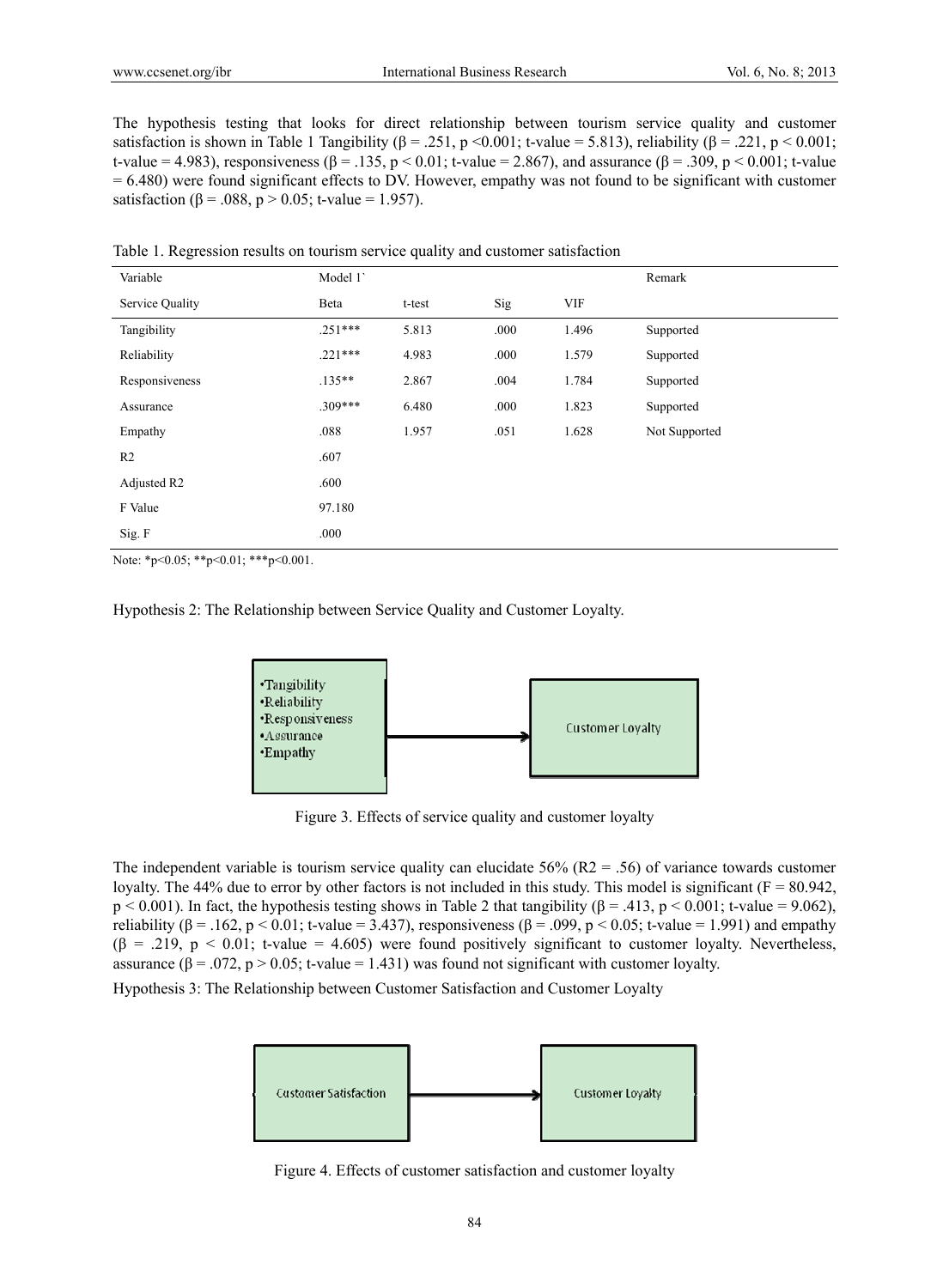| Variable        | Model 1   |        |      |            | Remark        |
|-----------------|-----------|--------|------|------------|---------------|
| Service Quality | Beta      | t-test | Sig  | <b>VIF</b> |               |
| Tangibility     | $.413***$ | 9.062  | .000 | 1.489      | Supported     |
| Reliability     | $.162**$  | 3.437  | .001 | 1.597      | Supported     |
| Responsiveness  | .099*     | 1.991  | .047 | 1.771      | Supported     |
| Assurance       | .072      | 1.431  | .154 | 1.808      | Not Supported |
| Empathy         | $.219***$ | 4.605  | .000 | 1.621      | Supported     |
| R <sub>2</sub>  | .564      |        |      |            |               |
| Adjusted R2     | .557      |        |      |            |               |
| F Value         | 80.942    |        |      |            |               |
| Sig. F          | .000      |        |      |            |               |
|                 |           |        |      |            |               |

Table 2. Regression results on tourism service quality and customer loyalty

Note: \*p<0.05; \*\*p<0.01; \*\*\*p<0.001.

Table 3 presents the results of regression analysis for customer satisfaction and customer loyalty. The goodness of the model is 41 percent and significant ( $F = 225.919$ ,  $p < 0.001$ ). The hypothesis testing in Table 3 shows customer satisfaction was positively significant with customer loyalty ( $\beta = 0.647$ , p < 0.001; t-value = 15.031).

Table 3. Regression results on customer satisfaction and customer loyalty

| Variable              | Model 1   |        |      |            | Remark    |
|-----------------------|-----------|--------|------|------------|-----------|
| Customer satisfaction | Beta      | t-test | Sig  | <b>VIF</b> |           |
| Customer loyalty      | $.647***$ | 15.031 | .000 | 1.000      | Supported |
| R <sub>2</sub>        | .419      |        |      |            |           |
| Adjusted R2           | .417      |        |      |            |           |
| F Value               | 225.919   |        |      |            |           |
| Sig. F                | .000      |        |      |            |           |

Note: \*p<0.05; \*\*p<0.01; \*\*\*p<0.001.

## *6.2 Multiple Regression Analysis*

The purpose of multiple regressions is to answer the last main hypothesis. However, customer satisfaction was treated as a mediator to the extent to which it carries the influences of service quality to customer loyalty as shown in the figure 4. Thus, Baron and Kenny (1986) theory was applied to explore a mediating effect.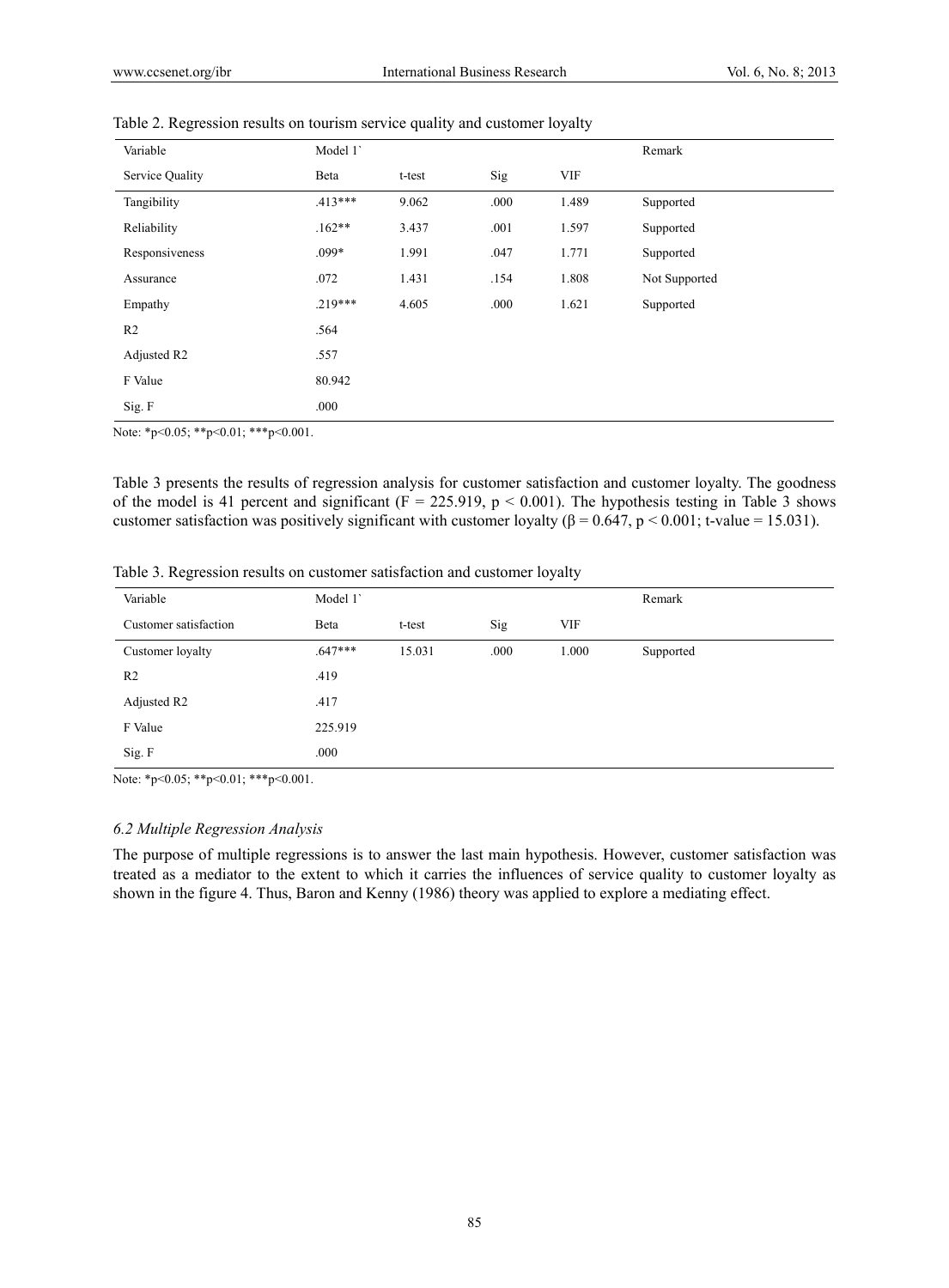



Figure 5. The mediation of customer satisfaction on the relationship between tourism service quality and customer loyalty

|                           | Model 1   |              | Model 2   |              | Model 3    |              | Model 4   |              |      |            |         |
|---------------------------|-----------|--------------|-----------|--------------|------------|--------------|-----------|--------------|------|------------|---------|
| Predictor                 |           | Standardized |           | Standardized |            | Standardized |           | Standardized |      |            |         |
|                           | t-test    | Coefficients | t-test    | Coefficients | t-test     | Coefficients | t-test    | Coefficients | Sig  | <b>VIF</b> | Remark  |
|                           |           | β            |           | β            |            | β            |           | β            |      |            |         |
| Constant                  |           |              |           |              |            |              | 1.244     |              |      |            |         |
| Tangibility               | 5.813     | $.251***$    | 9.062     | $.413***$    |            |              | 7.095     | $.335***$    | .000 | 1.580      | Partial |
|                           |           |              |           |              |            |              |           |              |      |            | mediate |
| Reliability               | 4.983     | $.221***$    | 3.437     | $.162**$     |            |              | 1.932     | .095         | .054 | 1.710      | Full    |
|                           |           |              |           |              |            |              |           |              |      |            | mediate |
| Responsiveness            | 2.867     | $.135***$    | 1.991     | .099*        |            |              | 1.480     | .073         | .140 | 1.741      | Full    |
|                           |           |              |           |              |            |              |           |              |      |            | mediate |
| Assurance                 | 6.480     | $.309***$    | 1.431     | .072         |            |              |           |              |      |            |         |
| Empathy                   | 1.957     | .088         | 4.605     | $.219***$    |            |              |           |              |      |            |         |
| Customer                  |           |              |           |              | 15.031     | $.647***$    | 4.641     | $.274***$    | .000 | 2.460      | Partial |
| satisfaction              |           |              |           |              |            |              |           |              |      |            | mediate |
| $\boldsymbol{\mathrm{F}}$ | 97.180*** |              | 80.942*** |              | 225.919    |              | 66.665    |              |      |            |         |
| $R^2$                     | .607      |              | .564      |              | .419       |              | .565      |              |      |            |         |
| Adjusted $R^2$            | .600      |              | .557      |              | .417       |              | .556      |              |      |            |         |
| F <sup>2</sup> Change     | 97.180*** |              | 80.942*** |              | 225.919*** |              | 66.665*** |              |      |            |         |

|  |  |  |  | Table 4. Multiple regression results of tourism service quality, customer satisfaction and customer loyalty |  |
|--|--|--|--|-------------------------------------------------------------------------------------------------------------|--|
|  |  |  |  |                                                                                                             |  |

Note: \*p<0.05, \*\*p<0.01, \*\*\*p<0.001.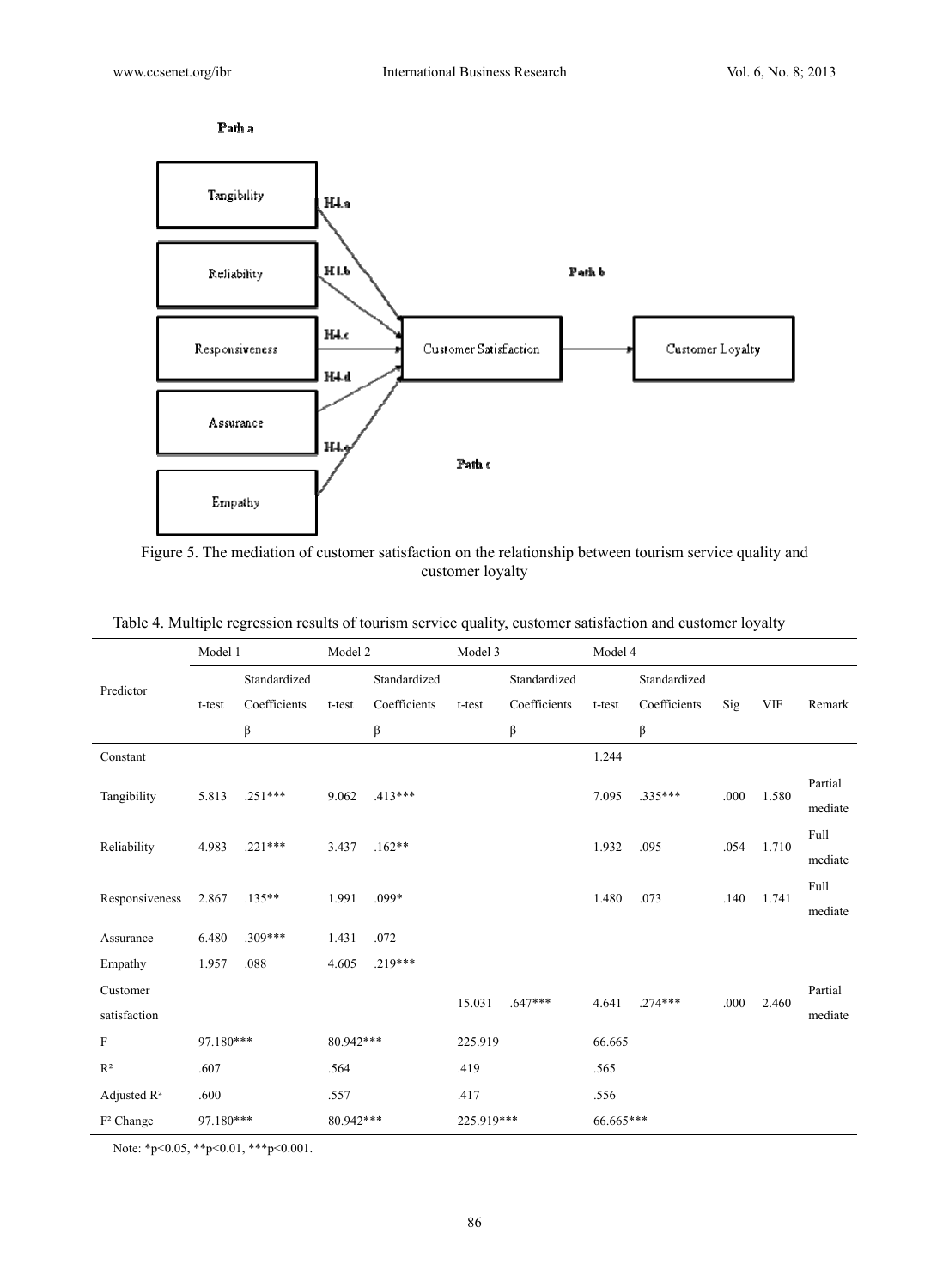Table 4 shows the steps to identify the mediating effects. The first condition is the independent variable which is significantly associated with the customer satisfaction. Tangibility ( $\beta$  = .251, p < 0.001; t-value = 5.813), reliability (β = .221, p < 0.001; t-value = 4.983), responsiveness (β = .135, p < 0.01; t-value = 2.867), and assurance  $(\beta = .309, p < 0.001; t-value = 6.480)$  were significant to customer satisfaction. Second condition is the independent variable which is significantly associated with the customer loyalty. Tangibility ( $\beta = .413$ ,  $p < 0.001$ ; t-value = 9.062), reliability (β = .162, p < 0.01; t-value = 3.437), responsiveness (β = .099, p < 0.05; t-value = 1.991) and empathy (β = .219, p < 0.01; t-value = 4.605) were found positively significant to customer loyalty. Next, the mediator variable is significantly associated with the dependent variable. Customer satisfaction was positively significant with customer loyalty ( $\beta = 0.647$ ,  $p < 0.001$ ; t-value = 15.031). Finally, when the independent variables namely; reliability and responsiveness and the mediator variable customer satisfaction are controlled, a previously significant relationship between the independent and dependent variable is no longer significant. Therefore, it can be interpreted that customer satisfaction fully mediates the relationship between reliability and responsiveness and customer loyalty. Hence, hypothesis H4.b and H4.c are accepted. On the other hand, the results revealed that there is a significant relationship between tangibility and customer loyalty when controlled by customer satisfaction. Therefore, it can be interpreted that customer satisfaction partially mediates the relationship between tangibility and customer loyalty. Hence, hypothesis H4.a is accepted.

#### **7. Conclusion**

In the preliminary stage of this study, a scale for measuring the service quality of three hotels which are branches of a five-star hotel chain was adapted from Parasuraman et al. (1985) SERVQUAL scale model. Generally the study has examined the relationship among service quality, customer satisfaction and customer loyalty. Specifically the study seeks to provide answers to four hypotheses: the relationship between service quality and customer satisfaction; the relationship between service quality and customer loyalty; and the relationship between customer satisfaction and the customer loyalty and customer satisfaction mediates the effect of service quality on customer loyalty. It is hoped that the knowledge derived from this study will be of great assistance to hotel managers in further improving their hotels.

However, it is not sufficient to be knowledgeable in the areas of service quality only, customer satisfaction and customer loyalty is definitely an added advantage that is capable of helping hotel managers to meet the challenges of improving service quality in the hotel industry. In fact, the issue of observing customer satisfaction has become an important one in the hotel industry. The failure to recognize the power of customer satisfaction, especially their emotions, may cause damage the power of customer retention and loyalty (Yi & Alison, 2001). Therefore, the hotel management's greatest challenge lies in attracting customers as well as identifying their satisfaction individually.

Managers have also come to understand that building and retaining customer loyalty has become a strategic business strategy and not just a marketing program which can help to enhance sales for a certain period. Seen in this light, the need to enhance customer loyalty and maximize the market share of customers in the hotel sector is a success pair indeed. In order to maintain customer market share, it is important to follow up on their loyalty persistently. The presence of clear guidelines to improve loyalty-marketing approaches in any given industry is a great advantage to hotel managers. Therefore, a thorough understanding of the background and the factors leading to customer loyalty can help hotel managers develop strategies that enable them to remain competitive in the hotel industry.

The present research contributes to the theoretical orientation of TSQ and literature related to tourists' satisfaction in the hotel industry by defining some central and important levels of service quality. This research also identifies five TSQ dimensions: tangibility, reliability, responsiveness, assurance and empathy. These dimensions encompass the criteria which were used by tourists participating in the study for the purpose of evaluating the service quality of the three five-star hotels in Jordan. The findings of this study indicate that assurance is the most important factor in predicting TSQ evaluation. It is followed by tangibility, reliability and responsiveness. The findings also suggest that assurance has emerged as the best predictor of TSQ of the five dimensions of service quality. In addition, the findings of this study lend support to the idea that the SERVQUAL scale should be adapted for the service environment.

## **References**

- Andreas, E., & Wolfgang, U. (2002). Customer perceived value: a substitute for satisfaction in business markets? *Journal of Business & Industrial Marketing*, *17*(2-3), 107-118.
- Al-Rousan, R., Badaruddin, M. (2010). Customer loyalty and the impacts of service quality: the case of five star hotels in jordan. *International Journal of Business,Economics, Finance and Management Sciences*, *3*(2),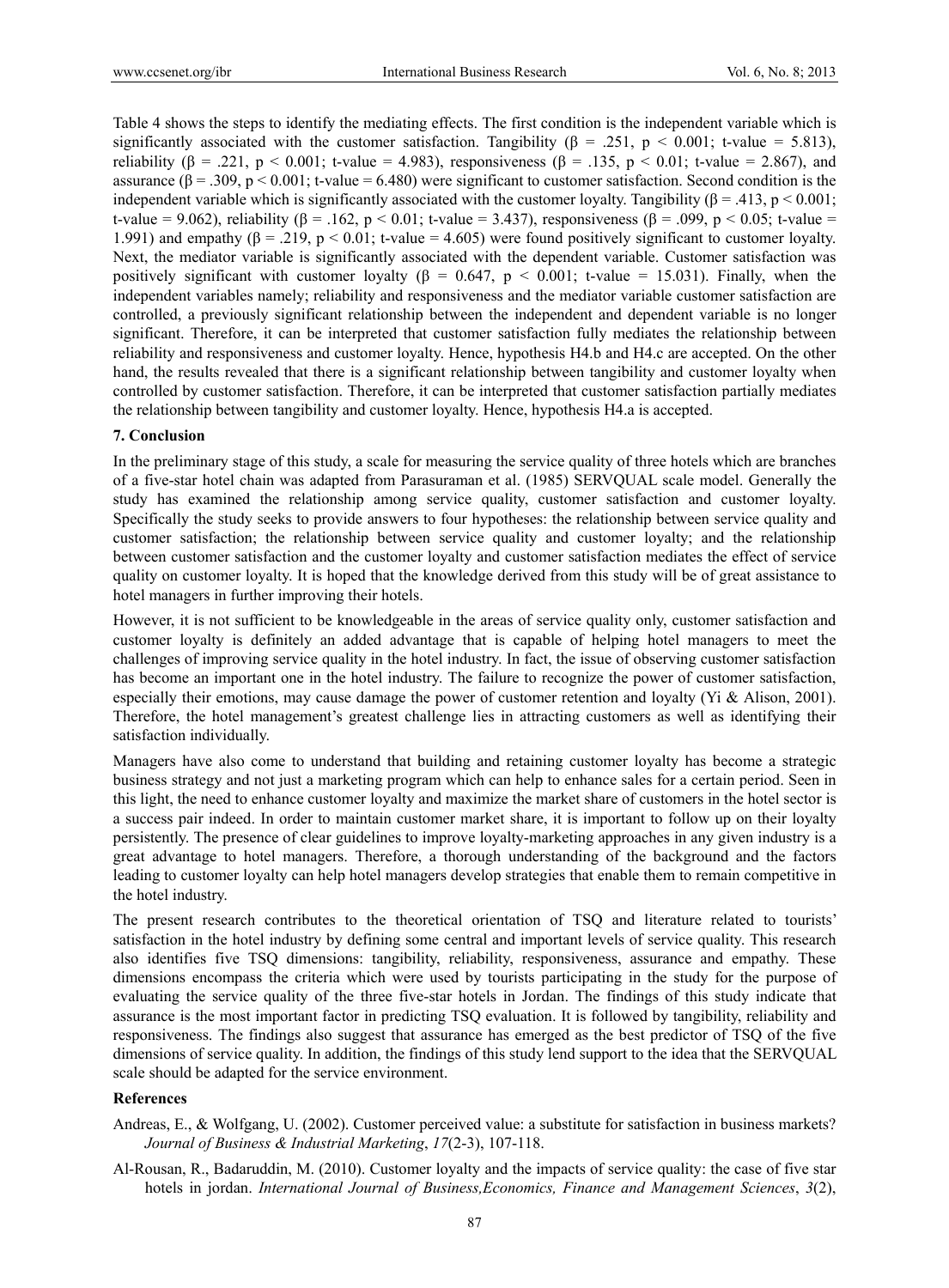202-208.

- Akbaba, A. (2006). Measuring service quality in the hotel industry: A study in a business hotel in Turkey. *International Journal of Hospitality Management, 25*(2), 170-192. http://dx.doi.org/10.1016/j.ijhm.2005.08.006
- Barsky, J., & Labagh, R. (1992). A strategey for customer satisfaction. *Cornell Hotel and Restaurant Administration Quarterly*, *33*(5), 32-40. http://dx.doi.org/10.1016/0010-8804(92)90025-Z
- Baloglu, S. (2002). Dimensions of customer loyalty: separating friends from well wishers. *Cornell Hotel and Restaurant Administration Quarterly*, *43*(1), 47-59. http://dx.doi.org/10.1016/S0010-8804(02)80008-8
- Bitner, M. J., & Hubbert, A. R. (1994). Encounter satisfaction versus overall satisfaction versus quality. *Service Quality: New Directions in Theory and Practice* (pp. 72-94). Thousand Oaks, CA: Sage Publications. http://dx.doi.org/10.4135/9781452229102.n3
- Boulding, W., Kalra, A., Staelin, R., & Zeithaml, V. A. (1993). A dynamic process model of service quality: from expectations to behavioral intentions. *Journal of Marketing Research*, *30*(1), 7-27. http://dx.doi.org/10.2307/3172510
- Bowen, J., & Shoemaker, S. (1998). Loyalty: a strategic commitment. *Cornell Hotel and Restaurant Administration Quarterly*, *39*(1), 12-25. http://dx.doi.org/10.1177/001088049803900104
- Bowen, J., & Chen, S. (2001). The relationship between customer loyalty and customer satisfaction. *International Journal of Contemporary Hospitality Management*, *21*(3), 213-217. http://dx.doi.org/10.1108/09596110110395893
- Briggs, S., Sutherland, J., & Drummond, S. (2007). Are hotels serving quality? An exploratory study of service quality in the Scottish hotel sector. *Tourism Management, 28*(4), 1006-1019. http://dx.doi.org/10.1016/j.tourman.2006.08.015
- Callan, R. J., & Bowman, L. (2000). Selecting a hotel and determining salient quality attributes: a preliminary study of mature British travellers. *International Journal of Tourism Research*, *2*(2), 97-118. http://dx.doi.org/10.1002/(SICI)1522-1970(200003/04)2:2<97::AID-JTR190>3.0.CO;2-1
- Callan, R. J., & Kyndt, G. (2001). Business travellers' perception of service quality: a prefatory study of two European city centre hotels. *International Journal of Tourism Research*, *3*(4), 313-323. http://dx.doi.org/10.1002/jtr.333
- Caruana, A., Money, A. H., & Berthon, P. R. (2000). Service quality and satisfaction-the moderating role of value. *European Journal of Marketing*, *34*(11/12), 1338-1353. http://dx.doi.org/10.1108/03090560010764432
- Caruana, A. (2002). Service loyalty. *European Journal of Marketing*, *36*(7/8), 811-828. http://dx.doi.org/10.1108/03090560210430818
- Chen McCain, S. L, Jang, S. C, & Hu, C. (2005). Service quality gap analysis toward customer loyalty: practical guidelines for casino hotels. *International Journal of Hospitality Management*, *24*(3), 465-472. http://dx.doi.org/10.1016/j.ijhm.2004.09.005
- Choi, T. Y., & Chu, R. (2001). Determinants of hotel guests' satisfaction and repeat patronage in the Hong Kong hotel industry. *International Journal of Hospitality Management, 20*(3), 277-297. http://dx.doi.org/10.1016/S0278-4319(01)00006-8
- Choi, T., & Chu, R. (2000). Levels of satisfaction among Asian and Western travellers. *International Journal of Quality and Reliability Management*, *17*(2), 116-131. http://dx.doi.org/10.1108/02656710010304537
- Cronin, J. J., & Taylor, S. A. (1992). Measuring service quality: a reexamination and extension. *The Journal of Marketing*, *56*(3), 55-68. http://dx.doi.org/10.2307/1252296
- Davis, F. W., & Mandrodt, K. B. (1996). *Customer-responsive management: the flexible advantage.* Blackwell: Cambridge.
- Dube, L., & Renaghan, L. M. (1999). Sustaining competitive advantage. *Cornell Hotel and Restaurant Administration Quarterly*, *40*, 27-33. http://dx.doi.org/10.1016/S0010-8804(99)80236-5
- Finn, A. (2005). Reassessing the foundations of customer delight. *Journal of Service Research*, *8*(2), 103-116. http://dx.doi.org/10.1177/1094670505279340
- Flynn, B. B., Sakakibara, S., & Schroeder, R. G. (1995). Relationship Between Jit And Tqm: Practices And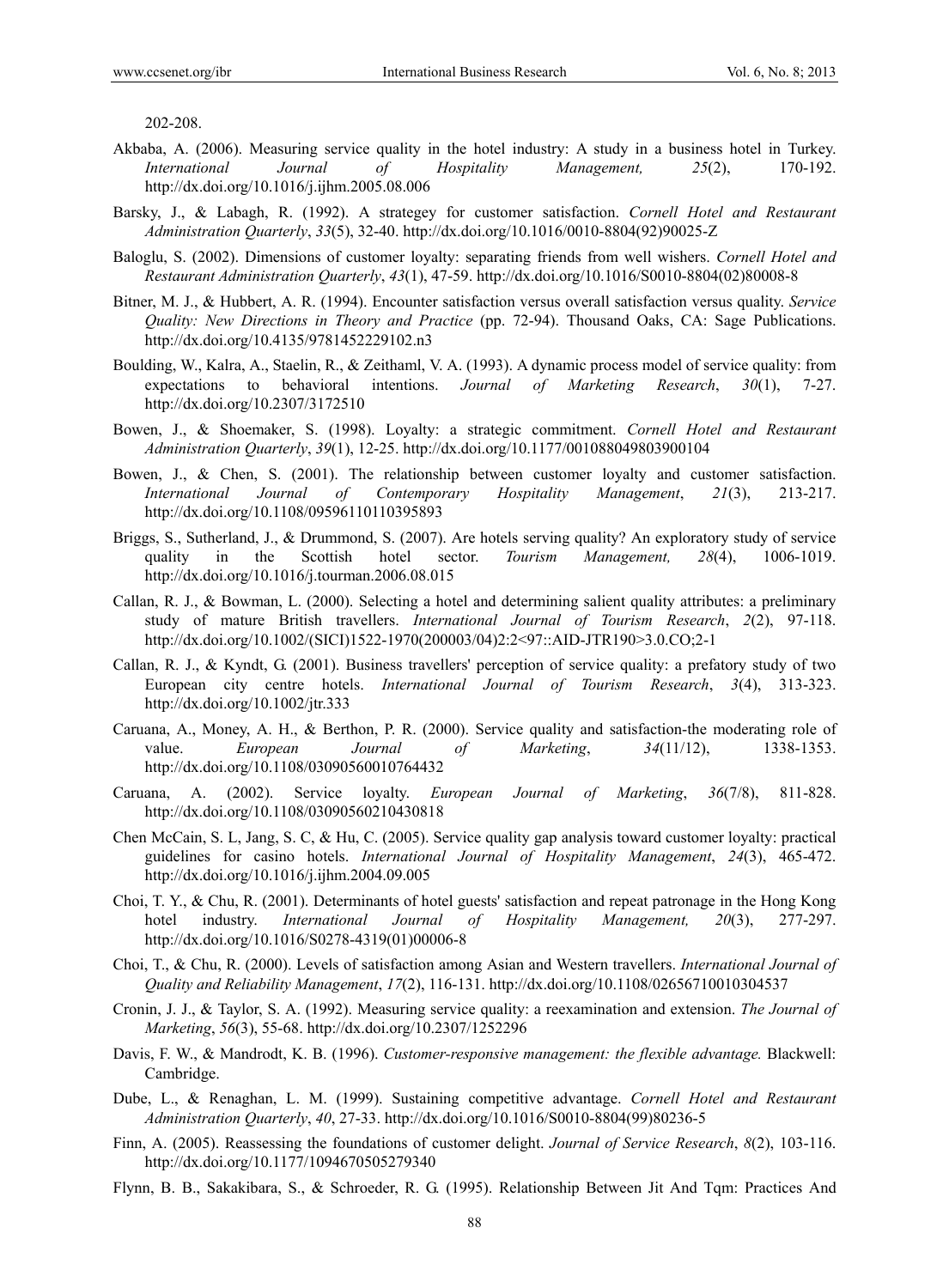Performance. *Academy of Management Journal*, *38*(5), 1325-1360. http://dx.doi.org/10.2307/256860

- Fornell, C., Johnson, M. D., Anderson, E.W., Cha, J., & Bryant, B. (1996). The American customer satisfaction index: description, findings, and implications. *Journal of Marketing*, *60*(4), 7-18. http://dx.doi.org/10.2307/1251898
- Getty, J. M., & Thompson, K. N. (1994). A procedure for scaling perceptions of lodging quality. *Hospitality Research Journal*, *18*, 75-96.
- Gunderson, M., Heide, M., & Olsson, U. (1996). Hotel guest satisfaction among business travelers: What are the important factors? *Cornell Hotel and Restaurant Administration Quarterly*, *37*(2), 72-79. http://dx.doi.org/10.1016/0010-8804(96)83104-1
- Heskett, J. L., Sasser, W. E., & Schlesinger, L. A. (1997). *The service profit chain: How leading companies link profit and growth to loyalty, satisfaction, and value.* Free Press.
- Hudson, S., Hudson, P., & Miller, G. A. (2004). The measurement of service quality in the tour operating sector: a methodological comparison. *Journal of Travel Research, 42*(3), 305. http://dx.doi.org/10.1177/0047287503258839
- Hutchinson, J., Lai, F., & Wang, Y (2009). Understanding the relationships of quality, value, equity, satisfaction, and behavioral intentions among golf travelers. *Tourism Management Journal*, *30*(2), 298-308. http://dx.doi.org/10.1016/j.tourman.2008.07.010
- Javalgi, R. R., & Moberg, C. R. (1997). Service loyalty: implications for service providers. *Journal of Services Marketing*, *11*(3), 165-179. http://dx.doi.org/10.1108/08876049710168663
- Jones, T. O., & Sasser, J. R. (1995). Why satisfied customers defect. *Harvard Business Review*, *73*, 88-99.
- Kandampully, J., & Suhartanto, D. (2003). The role of customer satisfaction and image in gaining customer loyalty in the hotel industry. *Journal of Hospitality & Leisure Marketing, 10*(1/2), 3-25. http://dx.doi.org/10.1300/J150v10n01\_02
- Kandampully, J., & Suhartanto, D. (2000). Customer loyalty in the hotel industry: the role of customer satisfaction and image. *International Journal of Contemporary Hospitality Management*, *12*, 346-351. http://dx.doi.org/10.1108/09596110010342559
- Lewis, B. R., & McCann, P. (2004). Service failure and recovery: evidence from the hotel industry. *International Journal of Contemporary Hospitality Management, 16*(1), 6-17. http://dx.doi.org/10.1108/09596110410516516
- Luck, D., & Lancaster, G. (2003). E-CRM: customer relationship marketing in the hotel industry. *Managerial Auditing Journal, 18*(3), 213-231. http://dx.doi.org/10.1108/02686900310469961
- Maltz, A., & Maltz, E. (1998). Customer service in the distribution channel: empirical findings. *Journal of Business Logistics*, *19*(2), 103-130.
- Mentzer, J. T., Flint, D. J., & Hult, G. T. M. (2001). Logistics service quality as a segment-customized process. *The Journal of Marketing*, *65*(4), 82-104. http://dx.doi.org/10.1509/jmkg.65.4.82.18390
- Morgan, R. M., & Hunt, S. D. (1994). The commitment-trust theory of relationship marketing. *The Journal of Marketing*, *58*(3), 20-38. http://dx.doi.org/10.2307/1252308
- Oh, H. (2000). Diners' perceptions of quality, value, and satisfaction: A practical viewpoint. *Cornell Hotel and Restaurant Administration Quarterly*, *41*, 58-66. http://dx.doi.org/10.1177/001088040004100317
- Oliva, T. A., Oliver, R. L., & MacMillan, I. C. (1992). A catastrophe model for developing service satisfaction strategies. *The Journal of Marketing*, *56*(3), 83-95. http://dx.doi.org/10.2307/1252298
- Oliver, R. L. (1997). *Satisfaction: A Behavioral Perspective on the Consumer*. McGraw-Hill.
- Parasuraman, A., Zeithaml, V. A., & Berry, L. L. (1985). A Conceptual model of service quality and its implications for future research. *Journal of Marketing*, *49*(4), 41-50. http://dx.doi.org/10.2307/1251430
- Parasuraman, A., Zeithaml, V. A., & Berry, L. L. (1988). SERVQUAL: A multiple-item scale for measuring consumer perceptions of service quality. *Journal of Retailing*, *64*(1), 5-6.
- Parasuraman, A., Zeithaml, V. A., & Berry, L. L. (1994). Reassessment of expectations as a comparison standard in measuring service quality: implications for further research. *The Journal of Marketing*, 111-124. http://dx.doi.org/10.2307/1252255